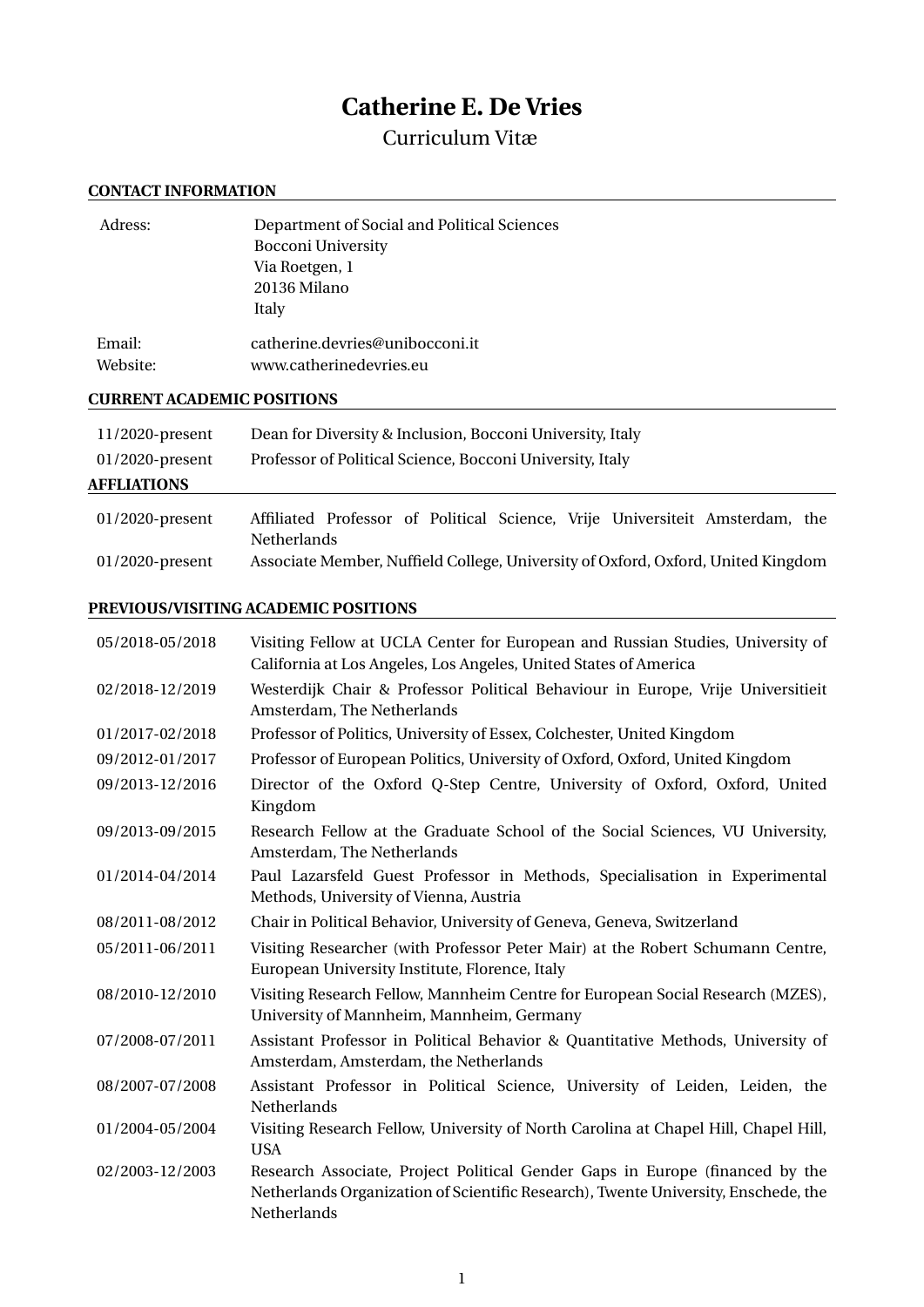04/2002-01/2003 Research Assistant, Project Post-Communist Public II (financed by the German Science Foundation), Social Science Research Centre Berlin (WZB), Berlin, Germany

<u> 1989 - Johann Barn, mars ann an t-Amhain Aonaich an t-Aonaich an t-Aonaich an t-Aonaich an t-Aonaich an t-Aon</u>

# **CURRENT OTHER POSITIONS**

| $01/2019$ -now | Member of the Social Science Council of the Dutch Royal Academy of Sciences,<br>Amsterdam, the Netherlands             |  |  |  |  |  |  |  |  |
|----------------|------------------------------------------------------------------------------------------------------------------------|--|--|--|--|--|--|--|--|
| $01/2019$ -now | Member of the Committee on European Integration of the Dutch Council of<br>Foreign Affairs, The Hague, the Netherlands |  |  |  |  |  |  |  |  |
| $01/2018$ -now | Member of Board of Trustees of the Hertie School of Governance, Berlin, Germany                                        |  |  |  |  |  |  |  |  |
| $01/2015$ -now | Scientific Adviser to eupinions project funded through the Bertelsmann<br>Foundation, Berlin, Germany                  |  |  |  |  |  |  |  |  |
| $08/2015$ -now | Member of Cross-Whitehall Trial Advice Panel for the What Works Unit in the<br>Cabinet Office, London, United Kingdom  |  |  |  |  |  |  |  |  |

### **EDUCATION**

| 12/2003-09/2007 | Ph.D. in Political Science <i>(with distinction)</i> , Department of Political Science,<br>VU University Amsterdam (with coursework Department of Political Science,<br>University of North Carolina at Chapel Hill) |
|-----------------|----------------------------------------------------------------------------------------------------------------------------------------------------------------------------------------------------------------------|
|                 | Title: European Integration and National Elections: Introducing a Model of EU<br>Issue Voting, Supervisor: Prof Liesbet Hooghe                                                                                       |
| 09/1998-11/2003 | M. A. in Political Science (with distinction), Department of Political Science,<br>University of Amsterdam & graduate coursework at Department of Political<br>Science, Free University Berlin                       |
| 09/1997-08/1998 | Propedeuse <i>(with distinction)</i> in Political Science, University of Amsterdam                                                                                                                                   |

### **GRANTS**

| 04/2020 | London School of Economics COVID-19 fund (with Sara B. Hobolt), £20.000                                                                                                                                                   |
|---------|---------------------------------------------------------------------------------------------------------------------------------------------------------------------------------------------------------------------------|
| 01/2020 | Consolidator Grant by European Research Council, $1.993.518 \in$                                                                                                                                                          |
| 07/2018 | Horizon2020 Grant by European Research Council, 381.682 $\in$                                                                                                                                                             |
| 07/2018 | Visiting Fellowship at UCLA Center for European and Russian Studies, $10.000 \in$                                                                                                                                         |
| 02/2018 | Westerdijk Vernieuwingsimpuls Netherlands Organization for Scientific Research,<br>$100.000 \in$                                                                                                                          |
| 01/2018 | Grant, Bertelsmann Foundation, Brussels, $140.000 \in$                                                                                                                                                                    |
| 03/2017 | Grant, Bertelsmann Foundation, Brussels, $135.000 \in$                                                                                                                                                                    |
| 03/2015 | Grant, Bertelsmann Foundation, Brussels, 250.000€                                                                                                                                                                         |
| 06/2013 | Q-Step Quantitative Methods Programme (on behalf of Social Sciences Division),<br>financed by the Nuffield Foundation, Higher Education Funding Council for<br>England & Economic and Social Research Council, £1.600.000 |
| 11/2012 | Oxford University Press John Fell Fund, University of Oxford, £41.000                                                                                                                                                     |
| 11/2012 | British Academy Small Grant, British Academy, UK, £9.100                                                                                                                                                                  |
| 11/2012 | Zilkha Trust Small Grant, Lincoln College, University of Oxford, £2.500                                                                                                                                                   |
| 10/2011 | Fellowship Stipend, Netherlands Institute for Advanced Study in the Humanities<br>and Social Sciences, Royal Netherlands Academy of Arts and Sciences (declined)                                                          |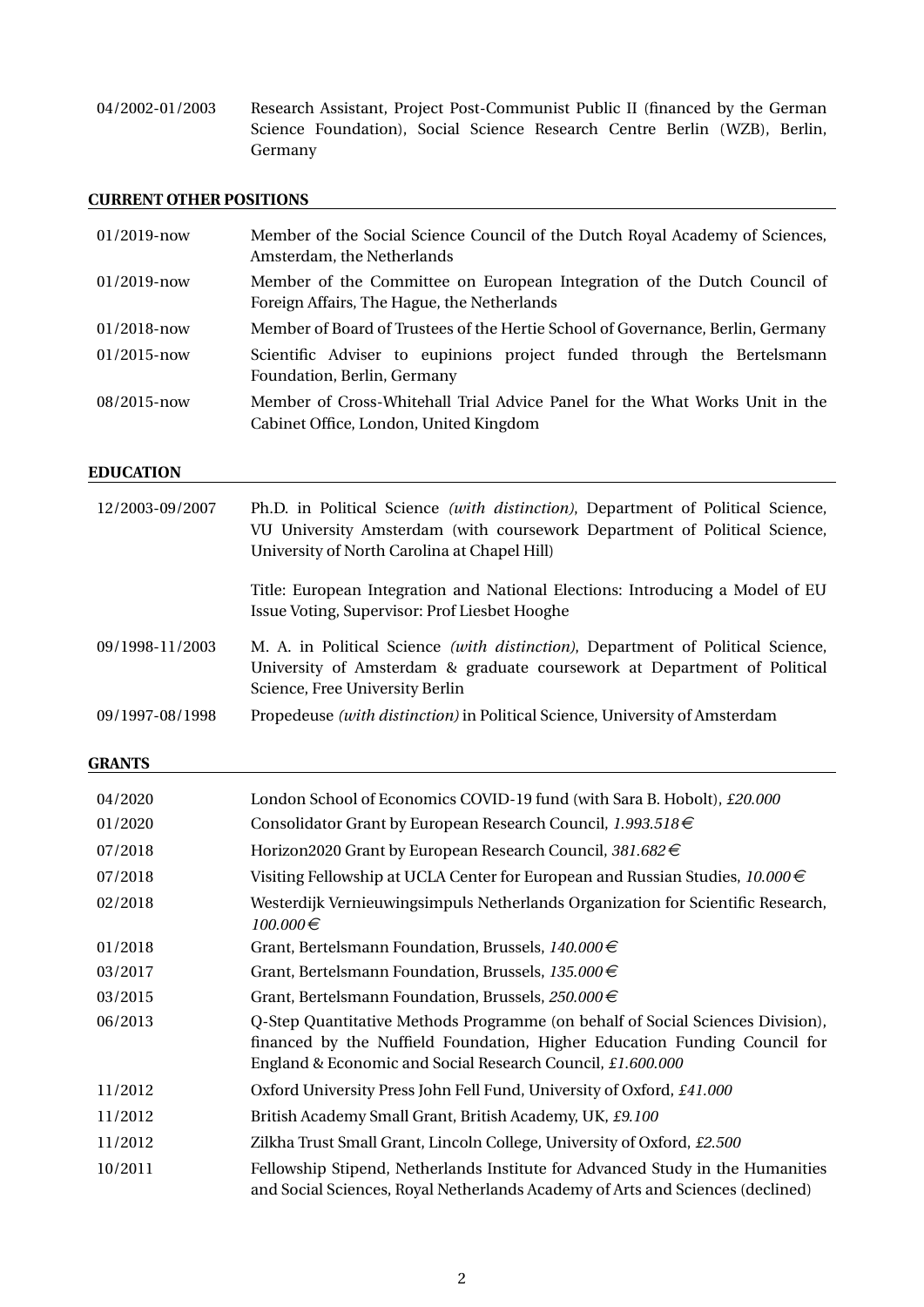| 01/2009-12/2012 | Recipient NWO VENI Grant Politicizing Europe? A Study of Partisan and<br>Media Framing of EU Issues in National Elections, financed by the Netherlands<br>Organization for Scientific Research, 01/2009-01/2012, 208.000 $\in$                                                           |
|-----------------|------------------------------------------------------------------------------------------------------------------------------------------------------------------------------------------------------------------------------------------------------------------------------------------|
| 10/2009-10/2012 | Co-Recipient NWO Conflict Grant <i>Political Conflict in Five European Systems:</i><br>The Role of Citizens, the Media, and Parties in the Politicisation of Immigration<br>and European Integration, financed by the Netherlands Organization for Scientific<br>Research, 618.000 $\in$ |
| 01/2009-12/2009 | Co-Recipient UNC Center of European Studies Research Grant, University of North<br>Carolina at Chapel Hill, \$20.000                                                                                                                                                                     |
| 06/2010         | Conference Grant, Netherlands Institute of Governance, $20.000 \in$                                                                                                                                                                                                                      |
| 09/2007         | Recipient Early PhD Completion Bonus, VU University Amsterdam, $2.500 \in$                                                                                                                                                                                                               |

# **AWARDS**

| 04/2019 | Top-5 listing of books to read about Europe's future by the Financial Times                                                                              |
|---------|----------------------------------------------------------------------------------------------------------------------------------------------------------|
| 03/2019 | European Union Studies Association Best Book in EU Studies Award                                                                                         |
| 04/2015 | 2015 AJPS Super Reviewer by Editorial Board of the American Journal of Political<br>Science                                                              |
| 04/2015 | 2015 Sophonisba Breckinridge Award for Best Paper in Women & Politics at the<br><b>MPSA Conference</b>                                                   |
| 08/2014 | Emerging Scholar Award of the APSA section on Elections, Public Opinion and<br>Voting Behavior, Washington DC                                            |
| 03/2013 | Selected as Young Global Leader in the World Economic Forum, World Economic<br>Forum, Geneva, Switzerland                                                |
| 10/2011 | Fellowship, Netherlands Institute for Advanced Study in the Humanities and Social<br>Sciences, Royal Netherlands Academy of Arts and Sciences (declined) |
| 10/2010 | Listed in VIVA400 as one of the 400 Most Successful Professional Young Women in<br>the Netherlands, VIVA Magazine                                        |
| 08/2009 | Best Teacher Award, Department of Political Science, University of Amsterdam                                                                             |
|         |                                                                                                                                                          |

# **PHD SUPERVISION**

| Supervisor    | PhD Project of Paula Rettl, Bocconi University, Italy (ongoing)                                                                                                               |
|---------------|-------------------------------------------------------------------------------------------------------------------------------------------------------------------------------|
| Supervisor    | PhD Project of Nina Onopriychuk, Vrije Universiteit Amsterdam, the Netherlands<br>(ongoing)                                                                                   |
| Supervisor    | PhD Project of Katerina Tertytchnaya, University of Oxford, United Kingdom<br>(degree July 2018, lecturer in Political Science department at University College<br>London)    |
| Supervisor    | PhD Project of Roosmarijn de Geus, University of Oxford, United Kingdom (degree)<br>July 2017, postdoc Nuffield College)                                                      |
| Supervisor    | PhD Project of Sarah Glatte, University of Oxford, United Kingdom (degree July<br>2015, research journalist at the BBC)                                                       |
| Co-Supervisor | PhD Project of Daphne van der Pas, AISSR, University of Amsterdam, Amsterdam,<br>the Netherlands (degree September 2014, Veni Laureate working at University of<br>Amsterdam) |
| Co-Supervisor | PhD Project of Marc van der Wardt, AISSR, University of Amsterdam, Amsterdam,<br>the Netherlands (degree October 2013, lecturer at the University of Tilburg)                 |
| Co-Supervisor | PhD Project of Annemarie Walter, AISSR, University of Amsterdam, Amsterdam, the<br>Netherlands (degree September 2012, lecturer at the University of Nottingham)              |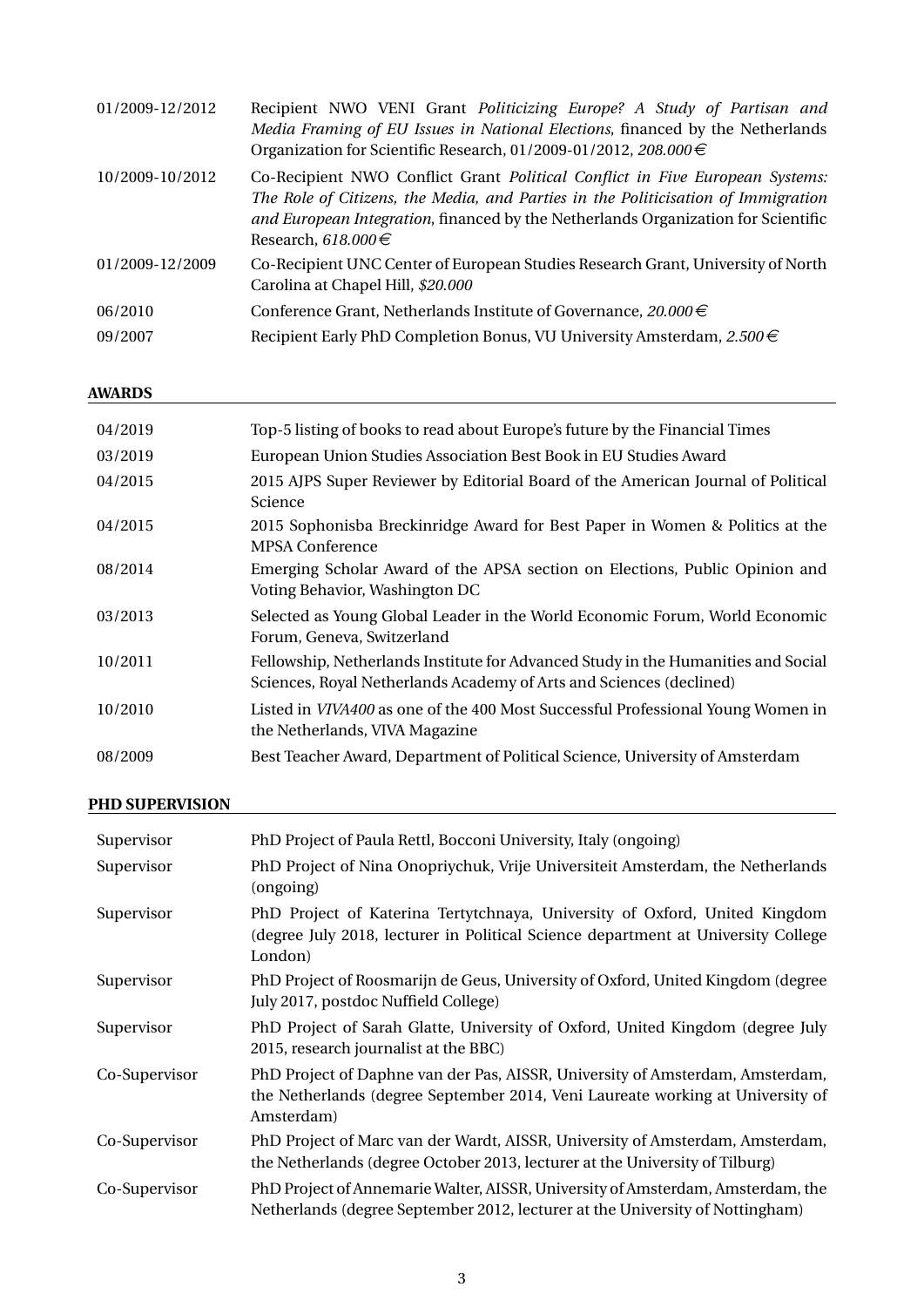External Examiner 20 PhD in total, at Autonomous University of Barcelona, Antwerp University, . University of Essex, King's College London, London School of Economics, University of St Gallen, University of Geneva, University of Mannheim, University of Southern Denmark

#### **ADMINISTRATION DUTIES**

| 01/2019-12/2019 | Director of VU Interdisciplinary Centre of European Studies, Vrije Universiteit<br>Amsterdam.  |
|-----------------|------------------------------------------------------------------------------------------------|
| 07/2017-02/2018 | Director of Essex Centre for Experimental Social Sciences, University of Essex.                |
| 01/2017-02/2018 | Co-Director of Research, Department of Government, University of Essex.                        |
| 12/2013-12/2016 | Founder & Director of Oxford Q-Step Centre, Social Sciences Division, University<br>of Oxford. |
| 09/2012-11/2013 | Director of Research Methods Training in Politics, DPIR, University of Oxford.                 |
| 09/2012-11/2013 | Member of Graduate Studies Committee, DPIR, University of Oxford.                              |
| 09/2012-11/2013 | Chair of Methods Panel, DPIR, University of Oxford                                             |
| 09/2012-12/2016 | Member of nine job committees, DPIR, Sociology & Lincoln College, University of<br>Oxford.     |
| 09/2012-12/2016 | Harassment Officer, Lincoln College, University of Oxford                                      |

#### **BOARD MEMBERSHIP**

| <b>Board Member</b> | Comparative Study of Electoral Systems, www.cses.org/                                                                                                                                                                                                                                                                                                      |        |    |                                                                                                                                                                                                                      |  |          |      |            |
|---------------------|------------------------------------------------------------------------------------------------------------------------------------------------------------------------------------------------------------------------------------------------------------------------------------------------------------------------------------------------------------|--------|----|----------------------------------------------------------------------------------------------------------------------------------------------------------------------------------------------------------------------|--|----------|------|------------|
| Editor              | General                                                                                                                                                                                                                                                                                                                                                    | Editor | of | Research &<br>www.uk.sagepub.com/researchandpolitics/                                                                                                                                                                |  | Politics | from | 2013-2018: |
| Board               | Member of Editorial Board of <i>European Union Politics</i> (2011-onwards), Acta<br>Politica (2011-onwards) & Political Science Research & Methods (2013-onwards),<br>Comparative Political Studies (2013-onwards), Journal of Politics (2019-onwards).<br>Member of the Board of the European Political Science Association &<br>EES-Association (EES-A). |        |    |                                                                                                                                                                                                                      |  |          |      |            |
| Data Collection     |                                                                                                                                                                                                                                                                                                                                                            |        |    | Co-Principal Investigator of the Chapel Hill Expert Survey (CHES) on the<br>Positioning of Political Parties (2006, 2010 rounds), University of North Carolina<br>at Chapel Hill, Chapel Hill, USA, URL: www.ches.eu |  |          |      |            |
|                     | Principal Investigator of eupinions, bi-annually public opinion survey for for<br>Bertelsmann Foundation                                                                                                                                                                                                                                                   |        |    |                                                                                                                                                                                                                      |  |          |      |            |

Board Member of the European Election Survey (EES) 2014, 2019 & 2024

#### **SERVICE TO PROFESSION**

09/2019-onwards Head of the Diversity Committee, European Political Science Association.

Journal Referee *Acta Politica, American Journal of Political Science, American Political Science Review, Comparative European Politics, Comparative Political Studies, Electoral Studies, European Journal of Political Research, European Union Politics, Government & Opposition, International Journal of Public Opinion Research, International Studies Quarterly, Journal of Elections, Public Opinion and Parties, Journal of European Integration, Journal of Politics, Party Politics, Political Behavior, Political Communication, Political Research Quarterly, Political Studies, Scandinavian Political Studies, Swiss Political Science Review, West European Politics.*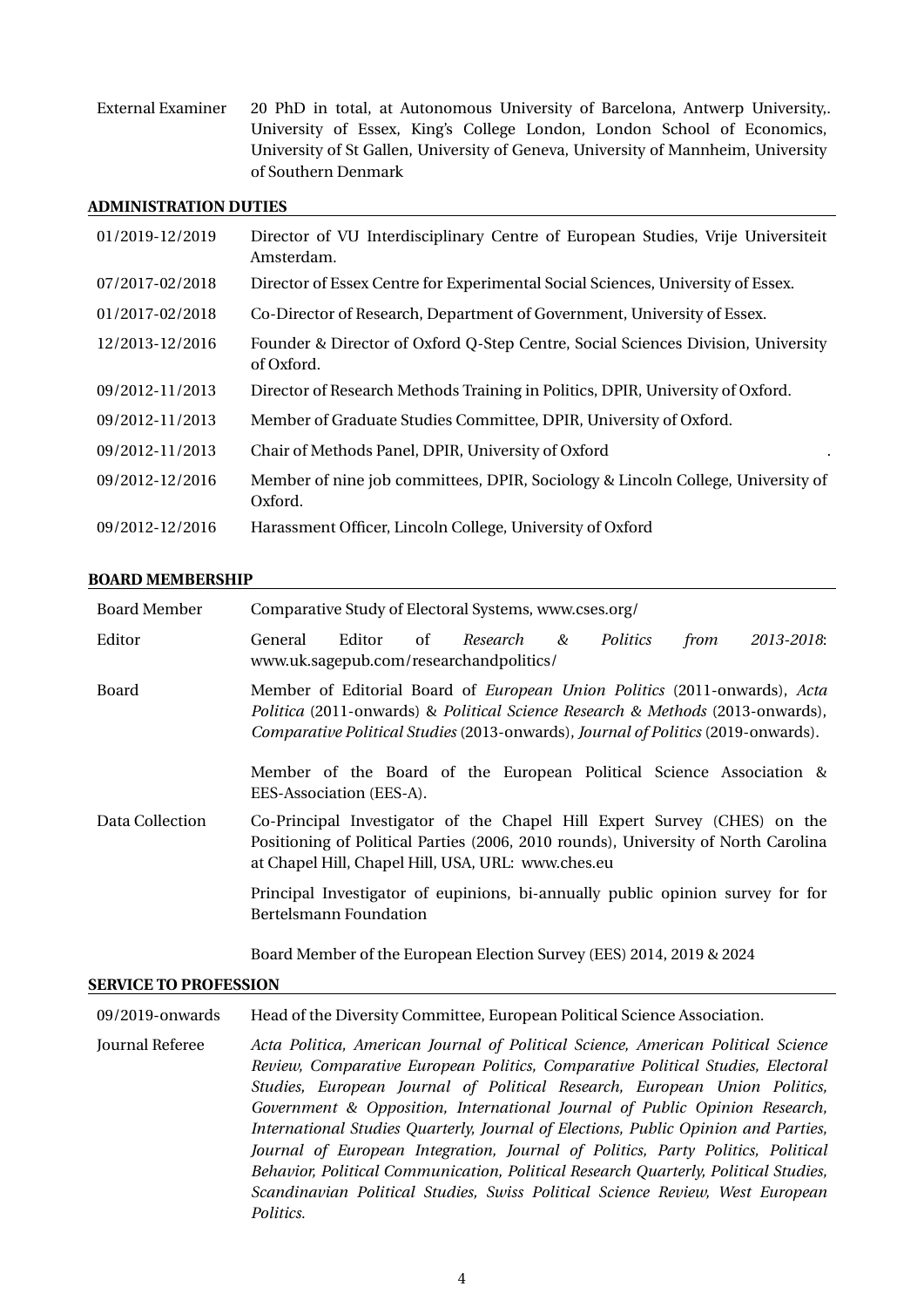| Workshop<br>Organizer | Theorizing Europe: From Integration to Disintegration, University of Geneva &<br>Graduate Institute of International and Development Studies, Geneva, Switzerland,<br>October 2012                                                                                                              |
|-----------------------|-------------------------------------------------------------------------------------------------------------------------------------------------------------------------------------------------------------------------------------------------------------------------------------------------|
|                       | Comparative Politics PhD Club (CPPC) Workshop, University of Amsterdam,<br>Amsterdam, the Netherlands, June 2010                                                                                                                                                                                |
|                       | Politics of Change Workshop, Amsterdam, VU University Amsterdam, the<br>Netherlands & University of North Carolina at Chapel Hill, USA, June 2008                                                                                                                                               |
| <b>Section Chair</b>  | Political Behavior & Elections, EUSA General Conference, Boston, USA, March 2011                                                                                                                                                                                                                |
|                       | Mass Politics in the European Union, ECPR General Conference, Reykjavik, Iceland,<br>August 2011                                                                                                                                                                                                |
| Chair/Discussant      | APSA Annual Conference 2010, 2014, 2017; ECPR General Conference, 2007, 2009,<br>2011, 2013; EPSA General Conference 2012, 2013, 2014, 2017; EUSA General<br>Conference, 2009, 2011, MPSA Annual Conference, 2007, 2009, 2011, 2012, 2014,<br>2017; Politicologenetmaal, 2005, 2006, 2009, 2011 |

#### **MEDIA APPEARANCES**

Over the years, I made continuous media appearances in the UK and beyond in print, online, radio and TV media. Examples include BBC News, Sky News, BBC World, BBC Newsnight, German ZDF and ARD News, Dutch NOS News, Buitenhof, The Financial Times, The Guardian, The Washington Post, The Wall Street Journal, Die Zeit, Die Welt, Die Sueddeutsche Zeitung, Le Monde, Liberation, El Pais, Buzzfeed, Politico, Newsweek, and many others.

#### **CONSULTANCY PROJECTS**

Over the past years, I work as a political consultant for the German Bertelsmann Foundation and advise them on public opinion polling in the EU. We now conduct bi-annual surveys called eupinions. Previously, I have been involved in projects aimed at developing new programmatic approaches for mainstream parties, such as the Next Left program of the Foundation for European Progressive Studies (FEPS) headed by former Chancellor of Austria Alfred Gusenbauer or the Compass Group of the Dutch Labour Party. As a political consultant and academic, I have been hired to speak at a variety of events organised by Policy Network, FEPS, Harvard University, Brown University, Oxford University, the Hertie School of Governance, the Said Business School, the Dutch, German and Danish Labour Party that brought together a small group of academics, senior politicians and strategic thinkers from across Europe, the US and India. I am also frequently invited to advise Dutch and British policy makers and ambassadors to address questions concerning the rise of political extremism and Euroscepticism, including the Foreign Office or DEXEU.

#### **METRICS**

I have an H-Index of 37 and my publications have an overall count of about 8500 citations. I have published three books and over 40 internationally peer-reviewed articles. In addition, I have written over a dozen of policy reports, blogs post and chapters in several edited volumes or encyclopaedias.

#### **BOOKS & SPECIAL ISSUES**

*De Vries, Catherine E.* & Sara B. Hobolt, Sven-Oliver Proksch & Jonathan Slapin (2021) *Foundations of European Politics: A Comparative Approach*. Oxford University Press.

*De Vries, Catherine E.* & Sara B. Hobolt (2020) *Political Entrepreneurship: The Rise of Challenger Parties in Europe*. Princeton University Press.

*De Vries, Catherine E.* (2018) *Euroscepticism and the Future of European Integration*. Oxford University Press.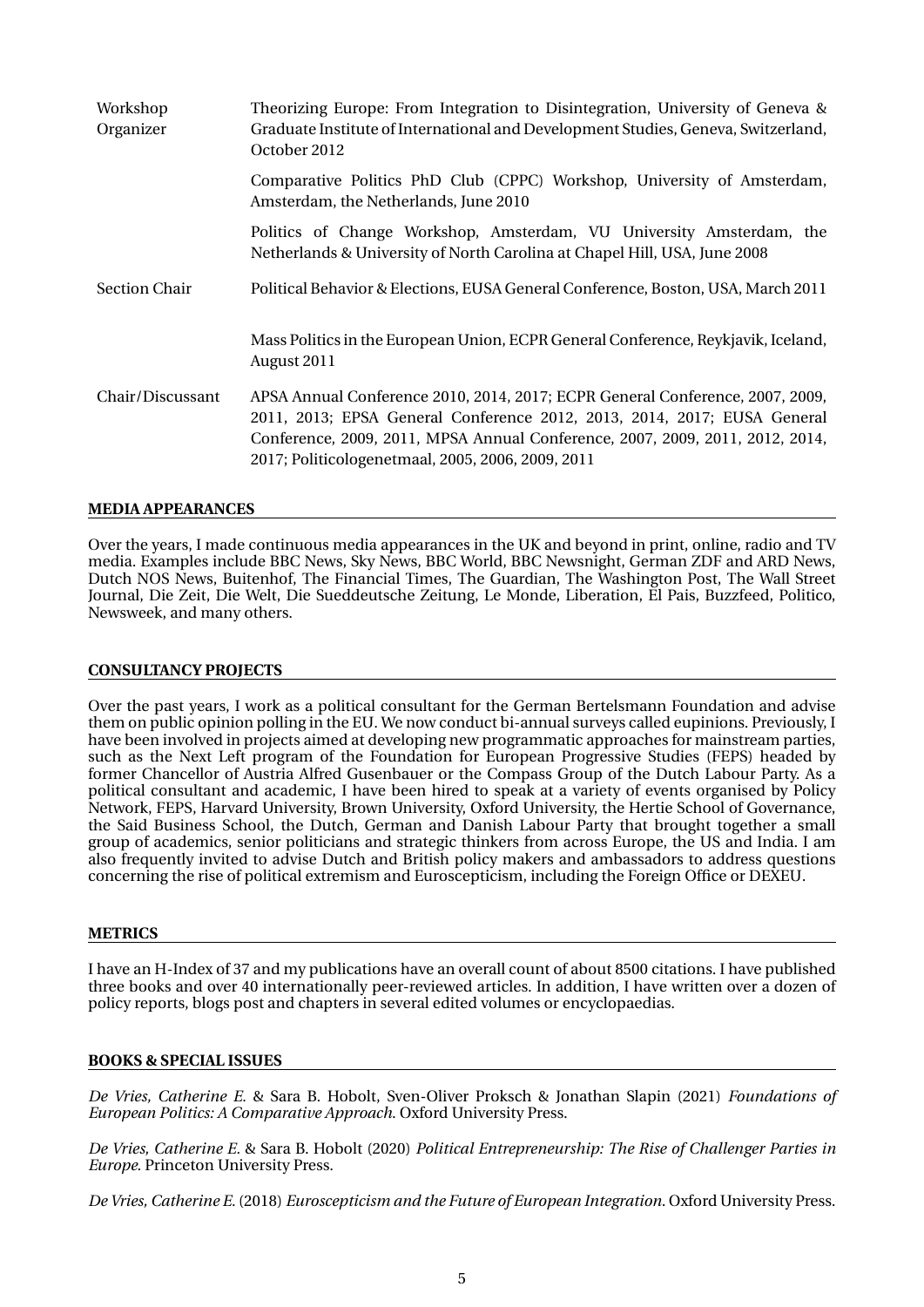*De Vries, Catherine E.* & Gary Marks (eds.) (2012) Special Issue *Dimensionality of Political Space*. *European Union Politics* 13(2): 185-342.

#### **REFEREED JOURNAL ARTICLES**

#### *Published in 2021*

*De Vries, Catherine E.*, Sara B. Hobolt & Stefanie Walter (2021) Politicizing International Cooperation. The Mass Public, Political Entrepreneurs, and Political Opportunity Structures. *International Organization* 75(1): 306-332.

*De Vries, Catherine E.*, Bert N. Bakker, Sara B. Hobolt & Kevin Arceneaux (2021) Crisis Signaling: How Italy's Coronavirus Lockdown affected Incumbent Support in Other European Countries. *Politcal Science Research & Methods* 9(3): 451-467.

#### *Published in 2020*

*De Vries, Catherine E.* (2020) Don't Mention the War! Second World War Remembrance and Support for European Cooperation. *JCMS: Journal of Common Market Studies*, 58(1): 138-154.

Lauterbach, Fabian & *Catherine E. De Vries* (2020) Europe Belongs to the Young? Generational Differences in Public Opinion towards the European Union during the Eurozone Crisis. *Journal of European Public Policy*, 27(2): 168-187.

#### *Published in 2019*

Butler, Daniel M., *Catherine E. De Vries* & Hector Solaz (20120) Studying Policy Diffusion at the Individual Level: Experiments on Nationalistic Biases in Information Seeking. *Research & Politics*, DOI: https://doi.org/10.1177/2053168019891619.

*De Vries, Catherine E.* & Hector Solaz (2019) Sweeping It Under The Rug: How Government Parties Deal With Deteriorating Economic Conditions. *Party Politics* 25(1): 63-75.

*De Vries, Catherine E.* & Hector Solaz (2019) Corruption and Electoral Accountability: Avenues for Future Research. *Emerging Trends in the Social and Behavioral Sciences*: 1-13.

Lanz, Simon, Nathalie Giger & *Catherine E. De Vries* (2019) The Motivational Basis of Constituency Work: How Intrinsic and Extrinsic Motivations Interact. A *Political Science Research and Methods*, DOI: https://doi.org/10.1017/psrm.2019.19.

Solaz, Hector, *Catherine E. De Vries* & Roosmarijn De Geus (2019) In-Group Loyalty and the Punishment of Corruption. *Comparative Political Studies*, 52(6): 896?926.

#### *Published in 2018*

*De Vries, Catherine E.*, Sara B. Hobolt & James Tilley (2018) Facing up to the facts: what causes economic perceptions? *Electoral Studies*, ISSN 0261-3794.

Tertchnaya, Katerina & *Catherine E. De Vries* (2018) The Political Consequences of Self-Insurance: Evidence from Central-Eastern Europe, the Caucasus and Central Asia. *Political Behavior*, DOI: https://doi.org/10.1007/s11109-018-9482-4.

Tertchnaya, Katerina, *Catherine E. De Vries*, Hector Solaz & David Doyle (2019) When the Money Stops: Declines in Financial Remittances and Incumbent Popularity in Central Eastern Europe, the Caucasus and Central Asia. *American Political Science Review*, 112(4): 758-774.

#### *Published in 2017*

*De Vries, Catherine E.* (2017) Benchmarking Brexit: How the British Decision to Leave Shapes EU Public Opinion. *JCMS: Journal of Common Market Studies*, DOI:10.1111/jcms.12579.

*Catherine E. De Vries* (2017) The Cosmopolitan-Parochial Divide: What the 2017 Dutch Election Result Tells Us About Political Change in the Netherlands and Beyond. *Journal of European Public Policy*, DOI: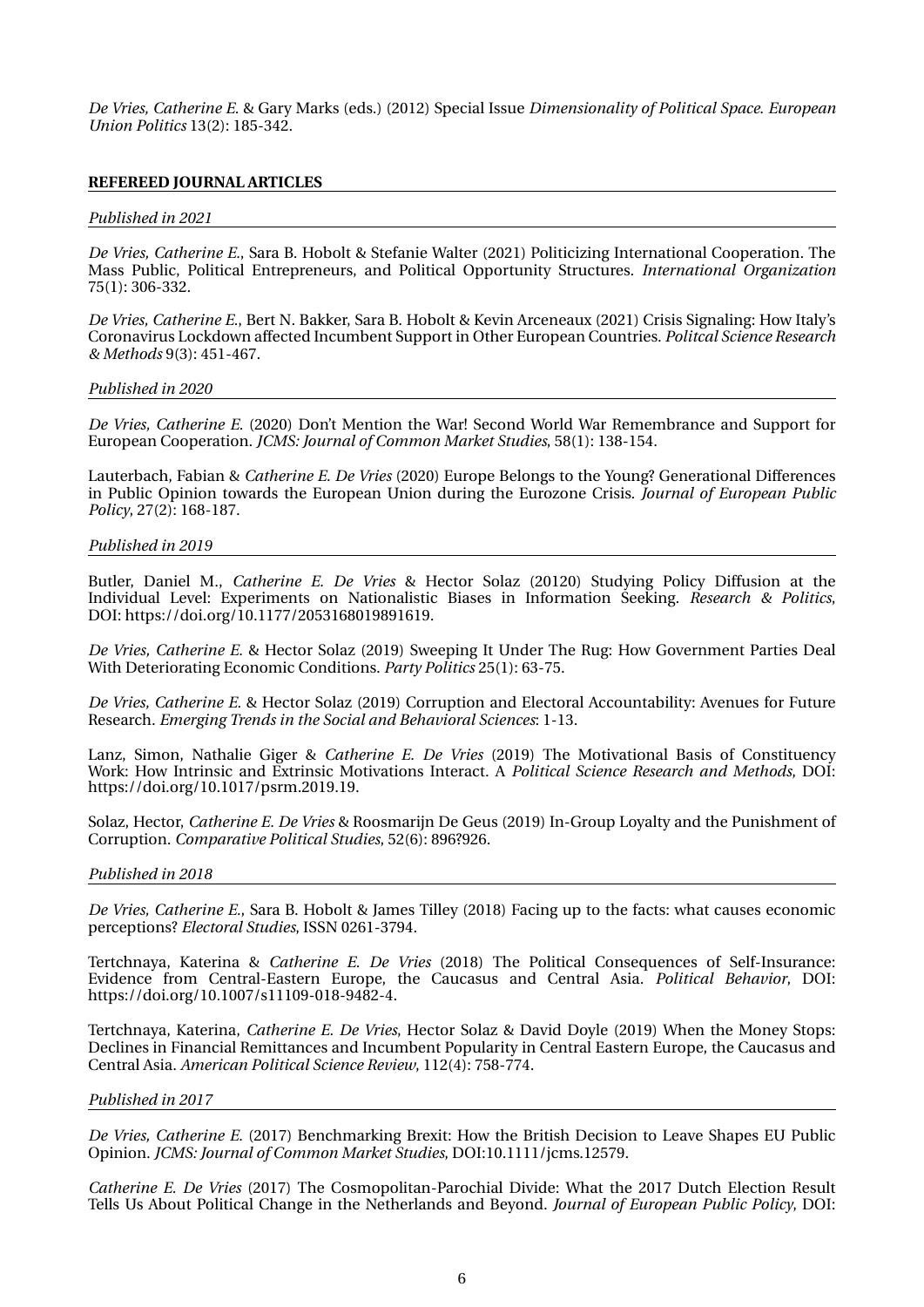http://www.tandfonline.com/doi/full/10.1080/13501763.2017.1339730.

*Catherine E. De Vries* & Hector Solaz (2017) The Electoral Consequences of Corruption. *Annual Review of Political Science*, 20: 391-408.

#### *Published in 2016*

Hobolt, Sara B. & *Catherine E. De Vries* (2016) Public Support for European Integration. *Annual Review of Political Science* 19: 413-432.

Hobolt, Sara B. & *Catherine E. De Vries* (2016) Turning against the Union? The Impact of the Crisis on the Eurosceptic Vote in the 2014 European Parliament Elections. *Electoral Studies*, DOI: http://www.sciencedirect.com/science/article/pii/S0261379415300603.

#### *Published in 2015*

Hobolt, Sara B. & *Catherine E. De Vries* (2015) Issue Entrepreneurship and Multiparty Competition. *Comparative Political Studies* 48(9): 1159-1185.

Bakker, Ryan, *Catherine E. De Vries*, Erica Edwards, Liesbet Hooge, Seth Jolly, Gary Marks, Jonathan Polk, Jan Rovny, Marco Steenbergen & Milada Vachudova (2015) Measuring Party Positions in Europe: The Chapel Hill Expert Survey Trend File, 1999-2010. *Party Politics* 21(1): 143-152.

#### *Published in 2014*

Van de Wardt, Marc, *Catherine E. De Vries* & Sara B. Hobolt (2014) Exploiting the Cracks: Wedge Issues in Multiparty Competition. *Journal of Politics* 76(4): 986-999.

*De Vries, Catherine E.* & Nathalie Giger (2014) Holding Governments Accountable: Individual Heterogeneity in Performance Voting. *European Journal of Political Research* 53(2): 345-362.

Spoon, Jae-Jae, Sara B. Hobolt & *Catherine E. De Vries* (2014) Going Green: Explaining Issue Competition on the Environment. *European Journal of Political Research* 53(2): 363-380.

#### *Published 2013*

*De Vries, Catherine E.* (2013) Ambivalent Europeans? Public Support for European Integration in East and West. *Government & Opposition* 48(3): 434-461.

*De Vries, Catherine E.*, Armèn Hakhverdian & Bram Lancee (2013) The Dynamics of Voters' Left/Right Identification: The Role of Economic and Cultural Attitudes. *Political Science Research and Methods* 1(2): 223-238.

*De Vries, Catherine E.* & Marco R. Steenbergen (2013) Variable Opinions: The Predicticality of Support for Unification in European Mass Publics. *Journal of Political Marketing* 12(1):121-141.

Harbers, Imke, *Catherine E. De Vries* & Marco R. Steenbergen (2013) Attitude Variability Among Latin American Publics: How Party System Structuration Affects Left/Right Ideology. *Comparative Political Studies* 46(8): 947-967.

Harteveld, Eelco, *Catherine E. De Vries* & Tom Van der Meer (2013) In Europe We Trust? Exploring Three Logics of Trust in the European Union. *European Union Politics* vol. 14 (4): 542-565.

Schumacher, Gijs, *Catherine E. De Vries* & Barbara Vis (2013) Why Do Parties Change Position? Party Organization and Environmental Incentives. *Journal of Politics* 75(2): 464-477.

Van der Pas, Daphne, *Catherine E. De Vries* & Wouter Van der Brug (2013) A Leader Without a Party: Exploring the Relationship Between Geert Wilders' Leadership Performance in the Media and His Electoral Success. *Party Politics* 19(3): 458-476.

#### *Published 2012*

Adams, James, *Catherine E. De Vries* & Debra Leitner (2012) Which Subconstituencies Reacted to Elite Polarization in the Netherlands? An Analysis of the Dutch Public's Policy Beliefs and Partisan Loyalities, 1986-1998. *British Journal of Political Science* 42(1): 81-105.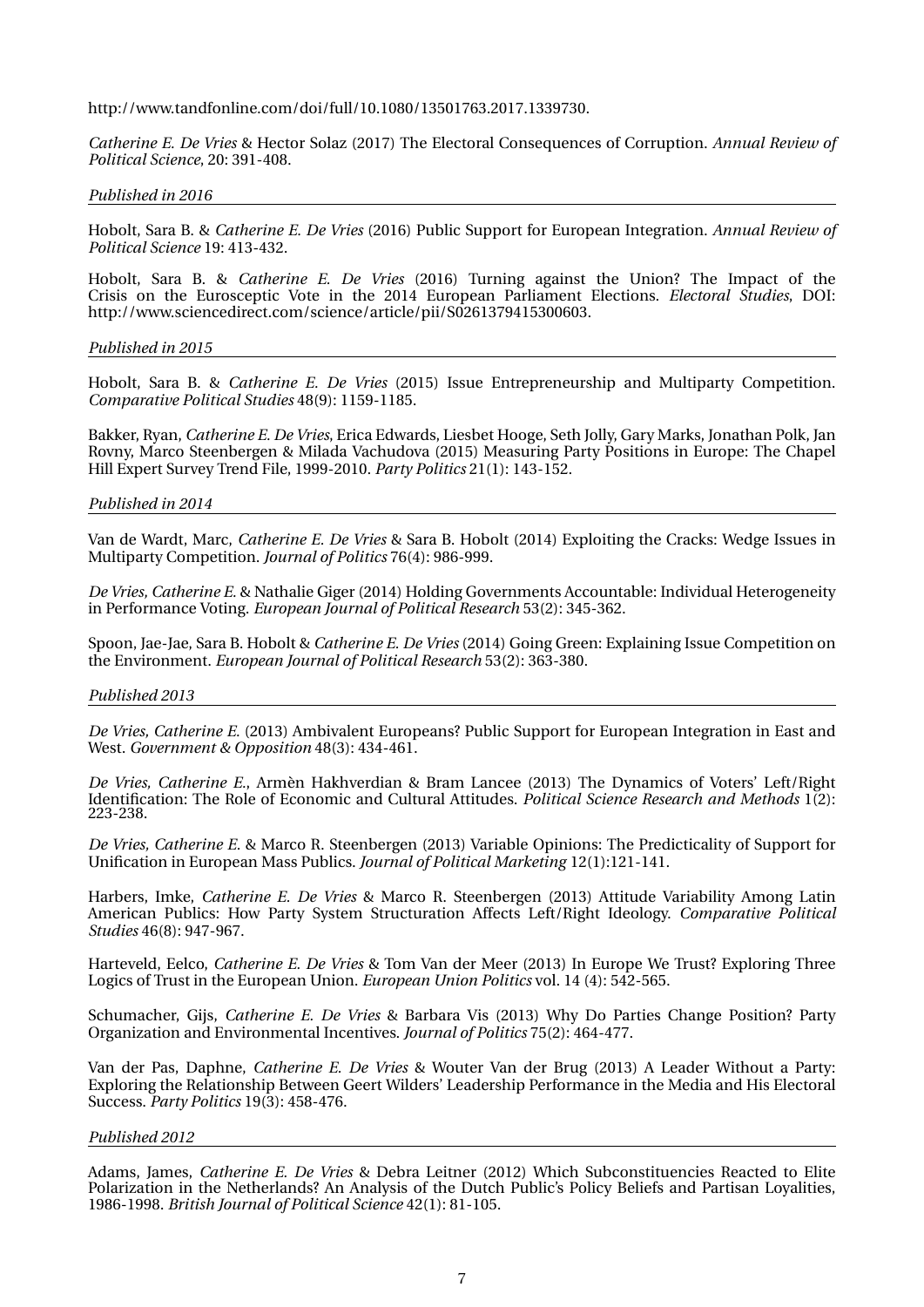*De Vries, Catherine E.* & Sara B. Hobolt (2012) When Dimensions Collide: The Electoral Success of Issue Entrepreneurs. *European Union Politics* 13(2): 246-268.

*De Vries, Catherine E.* & Gary Marks (2012) The Struggle over Dimensionality: A Note on Theory and Empirics. *European Union Politics* 13(2): 185-193.

Hakhverdian, Armen, Wouter Van der Brug & *Catherine E. De Vries* (2012) The Emergence of a 'Diploma Democracy'? The Political Education Gap in the Netherlands, 1971-2010. *Acta Politica* 47(2): 229-247.

Walczak, Agnieszka, Wouter van der Brug & *Catherine E. De Vries* (2012) Long-Term and Short-Term Determinants of Party Preferences: Analysis of Inter-Generational Change in Western and East Central Europe.*Electoral Studies* 31(2): 273-284.

#### *Published 2011*

*De Vries, Catherine E.*, Erica E. Edwards & Erik R. Tillman (2011) Clarity of Responsibility Beyond the Pocketbook: How Political Institutions Condition EU Issue Voting.*Comparative Political Studies* 44(3): 339-363.

*De Vries, Catherine E.* & Erik R. Tillman (2011) European Union Issue Voting in East and West Europe: The Role of Political Context.*Comparative European Politics* 9(1): 1-17.

*De Vries, Catherine E.*, Wouter Van der Brug, Marcel H. Van Egmond & Cees Van der Eijk (2011) Individual and Contextual Variation in EU Issue Voting: The Role of Political Information. *Electoral Studies* 30(1): 16-28.

Ezrow, Lawrence, *Catherine E. De Vries*, Marco R. Steenbergen & Erica E. Edwards (2011) Mean Voter Representation versus Partisan Constituency Representation: Do Parties Respond to the Mean Voter or to their Supporters? *Party Politics* 17(3): 275-301.

#### *Published 2010*

*De Vries, Catherine E.* (2010) EU Issue Voting; Asset or Liability: How European Integration affects Parties' Electoral Fortunes. *European Union Politics* (11)1: 89-117.

Hooghe, Liesbet, Ryan Bakker, Anna Brigevich, *Catherine E. De Vries*, Erica E. Edwards, Gary Marks, Jan Rovny, Marco R. Steenbergen & Milada A. Vachudova (2010) The Reliability and Validity of the 2002 and 2006 Chapel Hill Expert Surveys on Party Positioning. *European Journal of Political Research* 49(5): 687-703.

#### *Published 2009*

*De Vries, Catherine E.* (2009) The Impact of EU Referenda on National Electoral Politics: Evidence from the Dutch Case. *West European Politics* (32)1: 142-171.

*De Vries, Catherine E.* & Erica E. Edwards (2009) Taking Europe to Its Extremes: Extremist Parties and Public Euroskepticism. *Party Politics* (15)1: 5-28.

#### *Published 2007*

*De Vries, Catherine E.* (2007) Sleeping Giant: Fact or Fairytale? Examining the Impact of European Integration on National Elections. *European Union Politics* (8 )3: 363-385.

*De Vries, Catherine E.* & Kees van Kersbergen (2007) Interests, Identity & Political Allegiance in the European Union. *Acta Politica* (42)2/3: 307-328.

*Netjes, Catherine E.* & Harmen Binnema (2007) The Salience of the European Integration Issue: Three Data Sources Compared. *Electoral Studies* (26)1: 39-49.

Steenbergen, Marco R., Erica E. Edwards & *Catherine E. De Vries* (2007) Who is Cueing Whom? Mass-Elite Linkages and the Future of European Integration. *European Union Politics* (8)1: 13-35.

#### **CONTRIBUTIONS TO BOOKS, HANDBOOKS & OTHER**

*De Vries, Catherine E.* (2020) European nations have to decide whether big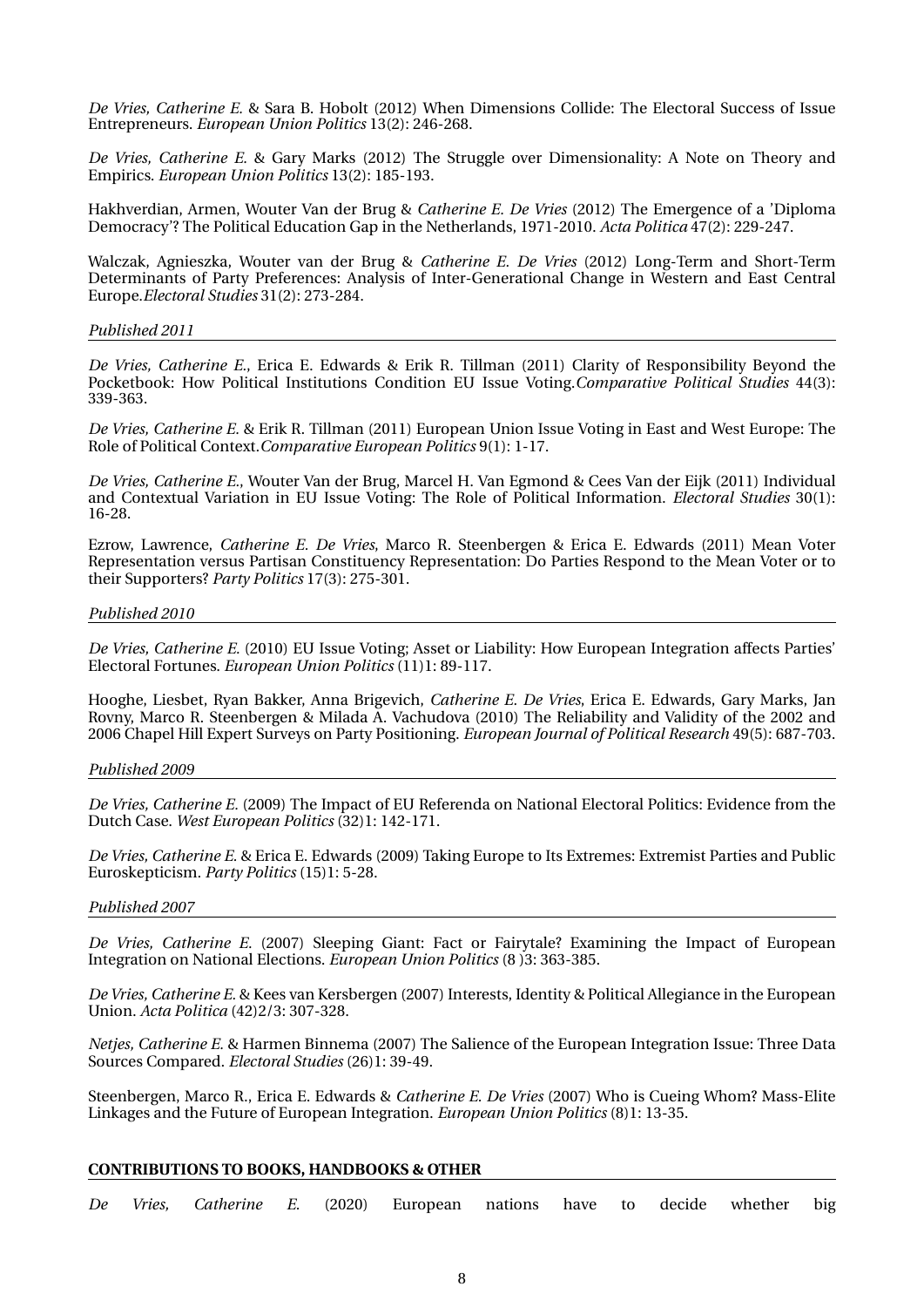compromises on post-coronavirus funding are worth it. *Washington Post*, https://www.washingtonpost.com/politics/2020/04/22/european-nations-have-decide-whether-big-compromises-po

*De Vries, Catherine E.* (2020) Political Behaviour in the European Union. *Oxford Encyclopedia of Political Behaviour*, Oxford University Press.

*De Vries, Catherine E.* (2018) Public Opinion in European Union Politics. *Oxford Encyclopedia of European Union Politics*, Oxford University Press.

*De Vries, Catherine E. & Kate McNamara* (2018) How Choice Can Save Europe. *Foreign Affairs*, 14th of May (URL:https://www.foreignaffairs.com/articles/europe/2018-05-14/how-choice-can-save-europe).

= *De Vries, Catherine E.* (2016) Cross-National Data Sources: Opportunities & Challenges. In: Kai Arzheimer, Jocelyn Evans & Michael Lewis-Beck (eds.) *Sage Handbook of Electoral Behaviour*, Sage Press.

*De Vries, Catherine E.* (2014) Who Is Without Sin Cast The First Stone: A Reappraisal of the Electoral Connection in EU Politics. In Cramme, Olaf & Sara Hobolt (eds.) *Democratic Politics in a European Union under Stress*, Oxford University Press.

*De Vries, Catherine E.* (2013) Modern Elections and Voting Behavior in Europe. *Oxford Bibliographies in Political Science*. (URL: http://oxfordbibliographiesonline.comobo/page/political-science).

*De Vries, Catherine E.* (2011) New Challenges for Social Democray: Lessons from the Netherlands. In: Ernst Stetter, Karl Duffek & Ania Skrzypek (eds.) *Next Left: Towards a New Strategy*. Brussels: Foundation for European Progressive Studies (FEPS): 30-37.

*De Vries, Catherine E.* (2011) Slapende Reus: Feit of Fictie? Een Analyse van het Effect van Europese Integratie op Stemgedrag in Nationale Verkiezingen. (Sleeping Giant: Fact or Fairytale? An Analysis of the Impact of European Integration on Vote Choice in National Elections) *Res Publica* 53(1): 117-119.

*De Vries, Catherine E.* & Christine Arnold (2011) Making the Polity: Exploring the Link between Public Opinion and European Elites' Preferences for European Union Public Policy. In D. Fuchs & H-D. Klingemann (eds.) *Cultural Diversity, European Identity and the Legitimacy of the EU*. Cheltenham: Edward Elgar.

*De Vries, Catherine E.* & Marc van de Wardt (2011) EU Issue Salience and Domestic Party Competition. In K. Opperman & H. Viehring (eds.) *Issue Salience in International Politics*. London: Routledge.

Hakhverdian, Armen, Wouter van der Brug & *Catherine E. De Vries* (2011) Geen Bewijs voor Toename 'Opleidingskloof'. (No Evidence of Increasing Education Gap) *Beleid en Maatschappij* 38(1): 98-105.

Opperman, Kai & *Catherine E. De Vries* (2011) Analysing Issue Salience in International Politics: Theoretical Foundations and Methodological Approaches. In K. Opperman & H. Viehring (eds.) *Issue Salience in International Politics*. London: Routledge.

Rosema, Martin & *Catherine E. De Vries* (2011) Assessing the Quality of European Democracy: Are Voters Voting Correctly? In the *Festschrift for Jacques Thomassen*. Amsterdam: Amsterdam University Press.

Van der Brug, Wouter, *Catherine E. De Vries* & Joost van Spanje (2011) Nieuwe Strijdpunten, Nieuwe Scheidslijnen? Politieke Vertegenwoordiging in Nederland. In R. Andeweg & J. Thomassen (eds.) *Democratie Doorgelicht: Het Functioneren van de Nederlandse democratie*. Leiden: Leiden University Press.

Arnold, Christine & *Catherine E. De Vries* (2009) The Influence of Public Opinion on Policy Dynamics: Party and Policy Responsiveness in the European Union. In G. Capano & M. Howlett (eds.) *European and North American Experiences in Policy Change: Policy Drivers and Policy Dynamics*. London: Routledge.

*De Vries, Catherine E.* & Wouter van der Brug (2009) Invisible Europe: How can European Elections Lose their Second-Order Character? In K. Jørgensen (eds.) *European Democracy*. Copenhagen: Ministry of Foreign Affairs of Denmark.

*De Vries, Catherine E.* (2009) Europa in de Nationale Verkiezingsstrijd: Een Slapende Reus? (Europe in National Election: A Sleeping Giant?) *Openbaar Bestuur* (January): 16-20.

*De Vries, Catherine E.* & Barbara Vis (2009) Vrouwen en de Wetenshap: Cordon Féminine of Women on Top? (Women in Science: Cordon Féminine or Women on Top?) *Res Publica* (51)4: 537-542.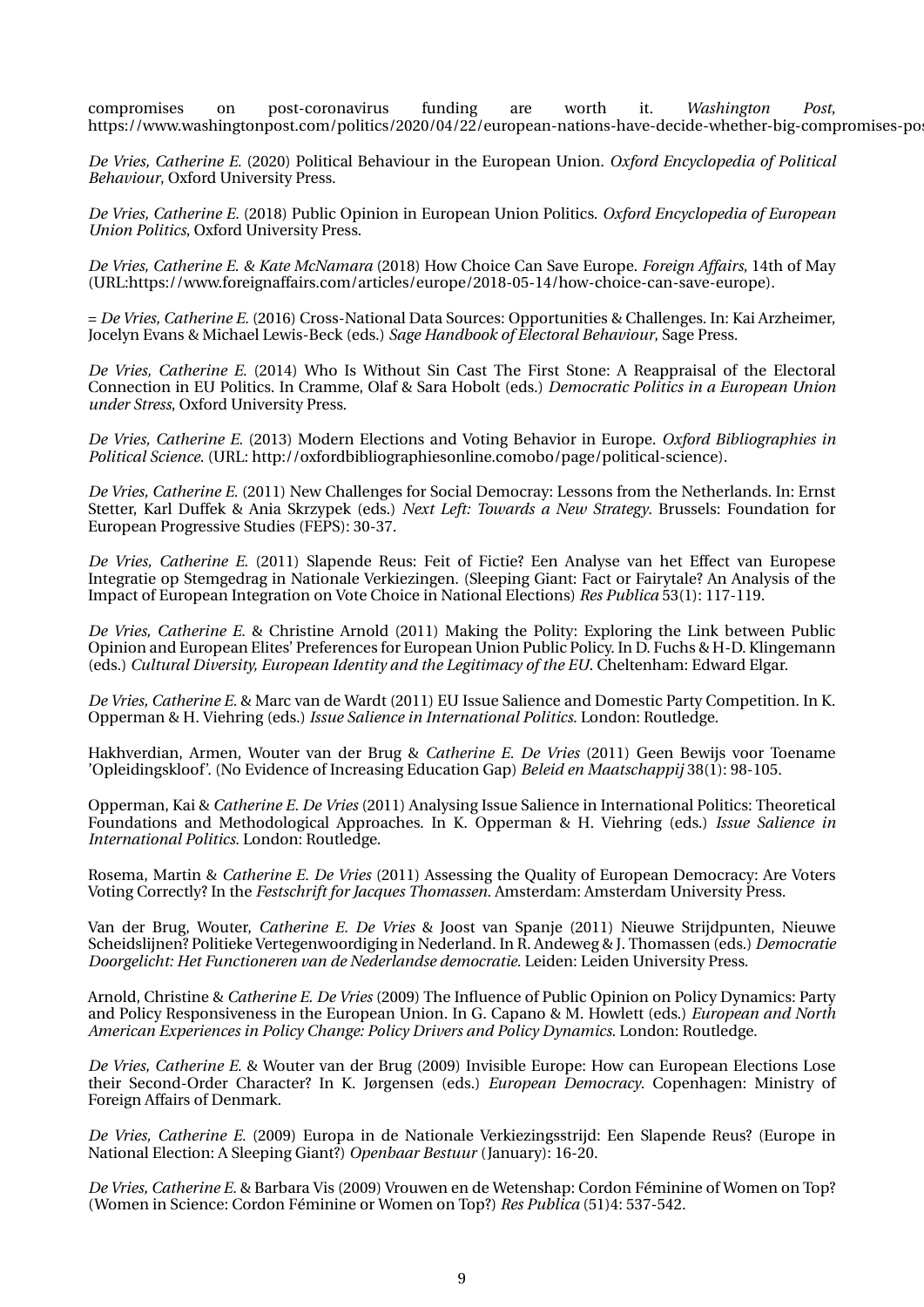Van der Brug, Wouter & *Catherine E. De Vries* (2009) Onzichtbaar Europa: Hoe Raken Europese Verkiezingen hun Tweederangs Karakter Kwijt? (Invisible Europe: Can European Elections Lose Their Second-Order Status?) *Socialisme & Democratie* (66)3: 38-44.

Vis, Barbara & *Catherine E. De Vries* (2009) Mannen en Vrouwen omgeven door Taaie Instituties (Men and Women Surrounded by Though Institutions). *Res Publica* (51)3: 557-562.

#### **WORK IN PROGRESS**

*De Vries, Catherine E.*, Katerina Tertytchnaya, David Doyle & Hector Solaz (2022) Money Flows: The Political Consequences of Remittances. Book Manuscript under Contract at Oxford University Press.

*De Vries, Catherine E.* & Diana O'Brien (2021) The Effects of a Wall: Gender Attitudes and Political Gender Gaps in Unified Germany. Working paper under review.

#### **INVITED TALKS**

Bertelsmann Foundation (Berlin, Brussels, Guetersloh & Washington Offices), Brookings Institution, Brown University, Central European University, College of Europe in Bruges, European University Institute, Institute of Advanced Studies (Vienna), Foundation for European Progressive Studies (Brussels), European Commission, European Parliament (Brussels & Strasbourg), Florida State University, Georgetown University, Harvard University, Hertie School of Governance, Juan March Institute Madrid, King's College London, London School of Economics and Political Science (LSE), Policy Network (London), SciencesPo, Stanford University, Trinity College Dublin, University of Birmingham, University of Bristol, University College London, University of Bern, University of Bergen, University of California at Berkeley, University of California at Los Angeles, University of California at San Diego, University of Colorado at Boulder, University of East Anglia, University of Essex, University of Geneva, University of Gothenburg, University of Konstanz, University of Maastricht, University of Mannheim, University of Montreal, University of North Carolina at Chapel Hill, University of Oxford (DPIR & Nuffield College), University of Pittsburgh, University of Southern Denmark, University of St. Gallen, University of Strathclyde, University of Stuttgart, University of Sussex, University of Vienna, University of Zurich, Washington University at St Louis, Wiardi Beckman Stichting (The Hague), Yale University.

#### **TEACHING EXPERIENCE**

| 2020-2021 | Lecturer, European Politics between Technocracy and Populism, Master Politics<br>and Policy Analysis, Bocconi University, Evaluation: 8.9 (10=best, 1=worst). |
|-----------|---------------------------------------------------------------------------------------------------------------------------------------------------------------|
| 2019-2020 | Lecturer, Comparative Politics, Politics, Philosophy and Economics Degree, Vrije<br>Universiteit Amsterdam, Evaluation: 4.7 (5=best, 1=worst).                |
| 2018-2019 | Lecturer, Comparative Politics, Politics, Philosophy and Economics Degree, Vrije<br>Universiteit Amsterdam, Evaluation: 4.8 (5=best, 1=worst).                |
| 2017-2018 | Lecturer, GV110, Scientific Reasoning for the Social Sciences, University of Essex,<br>Evaluation: 4.2 (5=best, 1=worst).                                     |
| 2016-2017 | Lecturer, GV164, Conducting Research in Political Science, University of Essex,<br>Evaluation: 4.3 (5=best, 1=worst).                                         |
| 2015-2016 | Lecturer, Q-Step Component in Undergraduate Papers: Prelims in Politics, part b)<br>and c), University of Oxford, Evaluation: very good).                     |
| 2012-2016 | Tutorial Teaching, Undergraduate Papers: Comparative Government, Political<br>Sociology, Politics in Europe, Politics of the EU, University of Oxford.        |
| 2012-2015 | Lecturer, Graduate Course: Research Design, University of Oxford, Evaluation: very<br>good).                                                                  |
| 2012-2014 | Lecturer, Undergraduate Course: Politics of the European Union, University of<br>Oxford, Evaluation: very good (less than 10 students, so comments only).     |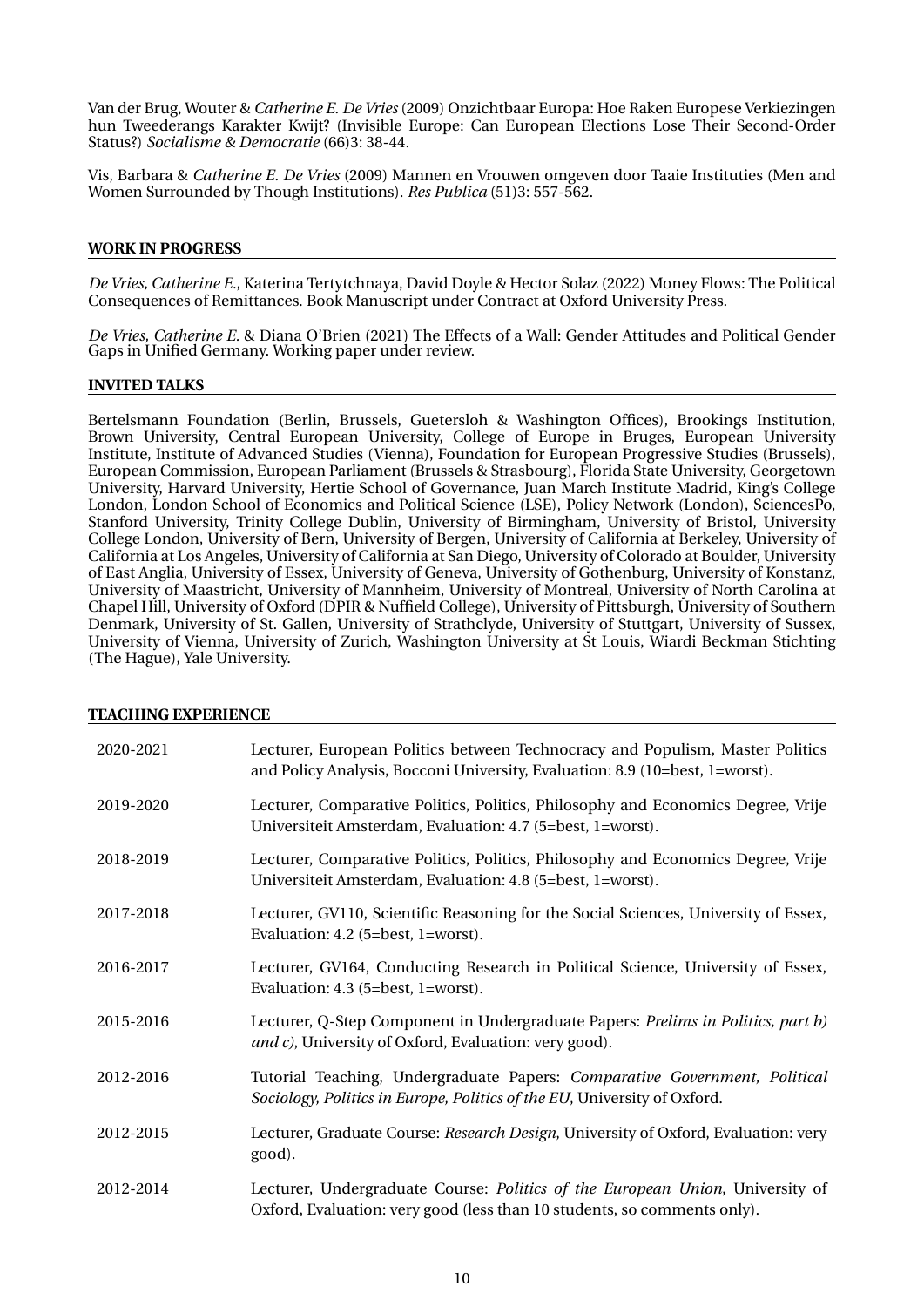| 2012-2014        | Lecturer, Graduate Course: Statistical Methods for the Social Sciences, University of<br>Oxford, Evaluation: very good.                                                                                    |
|------------------|------------------------------------------------------------------------------------------------------------------------------------------------------------------------------------------------------------|
| Spring 2012      | Lecturer, Graduate Course: Political Leadership & Elites, University of Geneva,<br>Evaluation: very good (less than 10 students, so comments only).                                                        |
| Spring 2012      | Lecturer, Graduate Course: Personality & Emotion in Political Attitude Formation<br>& Behavior, University of Geneva, Evaluation: very good (less than 10 students, so<br>comments only).                  |
| Spring 2012      | Lecturer, Graduate Course: Electoral Behavior: Exploring The Role of Institutions,<br>Campaigns & Parties, University of Geneva, Evaluation grade: very good (less than<br>10 students, so comments only). |
| <b>Fall 2011</b> | Lecturer, Undergraduate Course: Political Behavior, University of Geneva,<br>Evaluation grade: 3.9 (4=best, 1=worst).                                                                                      |
| <b>Fall 2011</b> | Lecturer, Graduate Course: Electoral Behavior: From the Classics to Recent<br>Approaches in Political Psychology, University of Geneva, Evaluation grade: 3.8<br>$(4=best, 1=worst).$                      |
| Spring 2011      | Lecturer, Undergraduate Course: Intermediate Statistics, University of Amsterdam,<br>Evaluation grade: 8.1 (10=best, 1=worst).                                                                             |
| Spring 2010      | Lecturer, Undergraduate Course: Intermediate Statistics, University of Amsterdam,<br>Evaluation grade: 8.5 (10=best, 1=worst).                                                                             |
| Spring 2009      | Lecturer, Undergraduate Course: Intermediate Statistics, University of Amsterdam,<br>Evaluation grade: 8.1 (10=best, 1=worst).                                                                             |
| Spring 2009      | Lecturer, Undergraduate Course: Political Leadership, University of Amsterdam,<br>Evaluation grade: 8.9 (10=best, 1=worst).                                                                                |
| <b>Fall 2008</b> | Lecturer, Undergraduate Course: European Integration & National Politics,<br>University of Amsterdam, Evaluation grade: 8.2 (10=best, 1=worst).                                                            |
| <b>Fall 2008</b> | Lecturer, Graduate Course: Quantitative Research Designs, University of<br>Amsterdam, Evaluation grade: 8.6 (10=best, 1=worst).                                                                            |
| Spring 2008      | Lecturer, Graduate Course: National Politics & European Integration, Leiden<br>University, Evaluation grade: 8.2 (10=best, 1=worst).                                                                       |
| <b>Fall 2007</b> | Lecturer, Undergraduate Course: Political Science Research Methods, Leiden<br>University, Evaluation grade: 8.3 (10=best, 1=worst).                                                                        |
| <b>Fall 2007</b> | Lecturer, Undergraduate Course: Methods of Data Collection, Leiden University,<br>Evaluation grade: 8.5 (10=best, 1=worst).                                                                                |
| <b>Fall 2007</b> | Lecturer, Undergraduate Course: <i>Political Leadership</i> , Leiden University,<br>Evaluation grade: 8.7 (10=best, 1=worst).                                                                              |
| <b>Fall 2005</b> | Lecturer, Undergraduate Course: Introduction to Political Science, VU University<br>Amsterdam, Evaluation grade: 8.1 (10=best, 1=worst).                                                                   |

# **EXECUTIVE TEACHING EXPERIENCE**

2013-2014 Chevening Rolls-Royce Science and Innovation Leadership Programme, Lectures on European Integration, European Politics & Elections, Said Business School, University of Oxford.